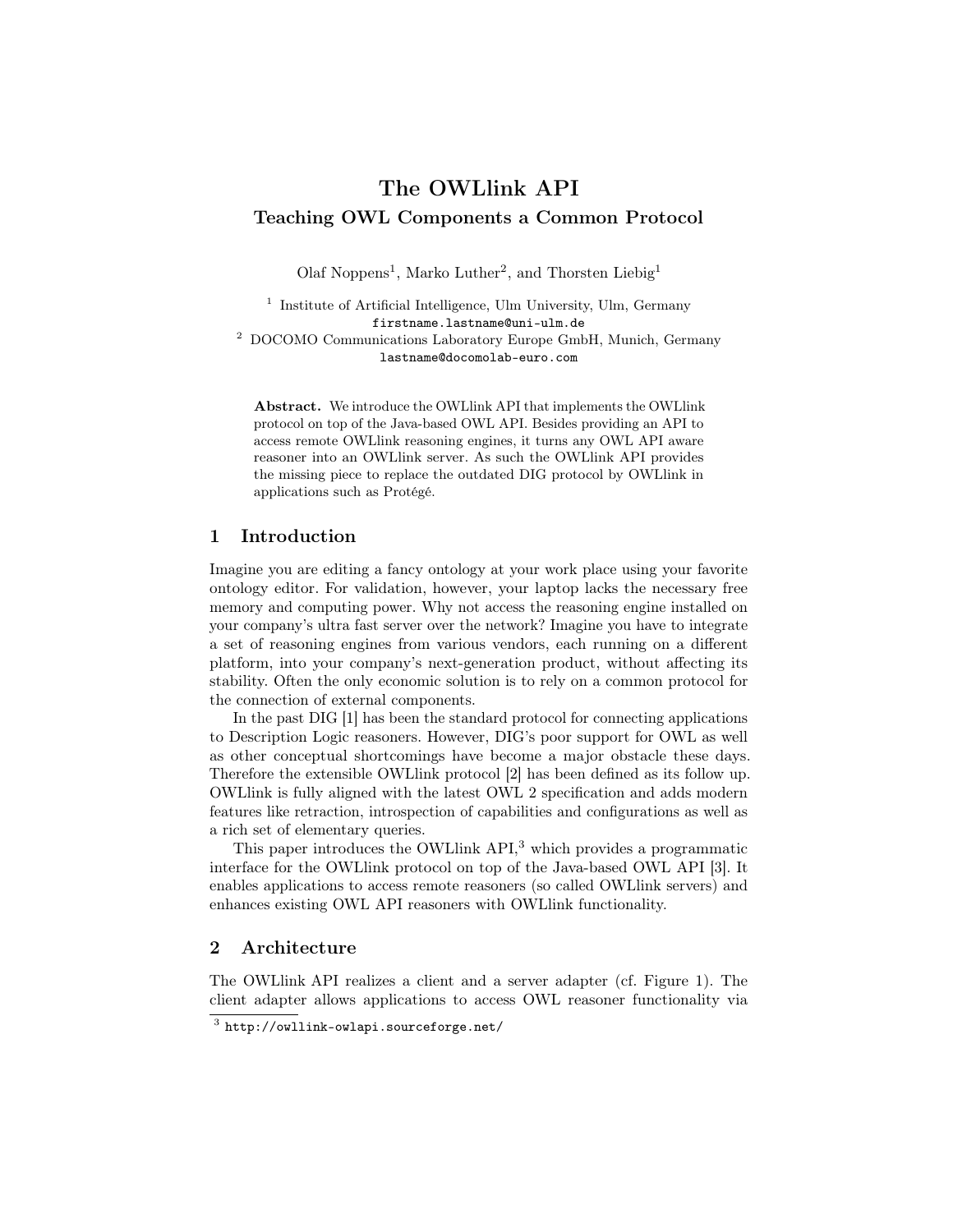

<span id="page-1-0"></span>Fig. 1. Architecture

native OWLlink or OWL API 3 Java interfaces. The server adapter enables OWL API 2 or 3 reasoners to speak OWLlink. The OWLlink API implements the HTTP/XML binding of the OWLlink interface and builds on the actual OWL API 3 for the management of OWL 2 ontologies as well as for the parsing and rendering of axioms in OWL/XML syntax.

The client adapter enables Java applications to access remote OWLlink services. It provides an extensible OWLlink specific API that supports all OWLlink core requests and responses. In addition, the client adapter fully integrates with the OWL API structures by implementing its OWLReasoner interface. The server adapter offers a framework for developers to enhance their reasoners with OWLlink functionality. It supports OWL API 3 aware reasoners directly and enables OWL API 2 reasoners via a mediator component.

#### 3 Example Use

The OWLlinkHTTPXMLReasoner class is an implementation of the OWL API OWLReasoner interface, which allows existing applications to access remote OWLlink servers without any further change of their program logic. The following example shows the typical access of a supported reasoner using the OWL API. The only line that is specific for accessing an OWLlink reasoner is line 7 where the actual reasoner object is allocated.

```
1 | OWLOntologyManager manager = OWLManager.createOWLOntologyManager();
 2 OWLDataFactory dFactory = manager.getOWLDataFactory();<br>3 OWLOntology ontology = manager.createOntology(IRI.crea
     3 OWLOntology ontology = manager . createOntology ( IRI . create (" http :// owled " ));
 4 OWLClass A = dFactory . getOWLClass ( IRI . create (" http :// owled #A" ));
5 OWLClass B = dFactory . getOWLClass ( IRI . create (" http :// owled #B" ));
 6 | manager.addAxiom(ontology, dFactory.getOWLSubClassOfAxiom(A, B));
 7 OWLIINKHTTPXMLReasonerFactory rFactory = new OWLIINKHTTPXMLReasonerFactory ();<br>8 OWLBeasoner reasoner = rFactory createReasoner(ontology);
     OWLReasoner reasoner = rFactory. createReasoner (ontology);
9 \frac{9}{10} // Now you can use the reasoner as an arbitrary OWLReasoner<br>10 boolean b = reasoner.isSubClassOf(A, B);
     boolean b = reasoner.isSubClassOf(A, B);
```
To benefit from the additional OWLlink functionality beyond the OWL API OWLReasoner interface, such as introspection, Knowledge Base management, parallel handling of Knowledge Bases, and additional queries, one can allocate the OWLlinkReasoner interface instead.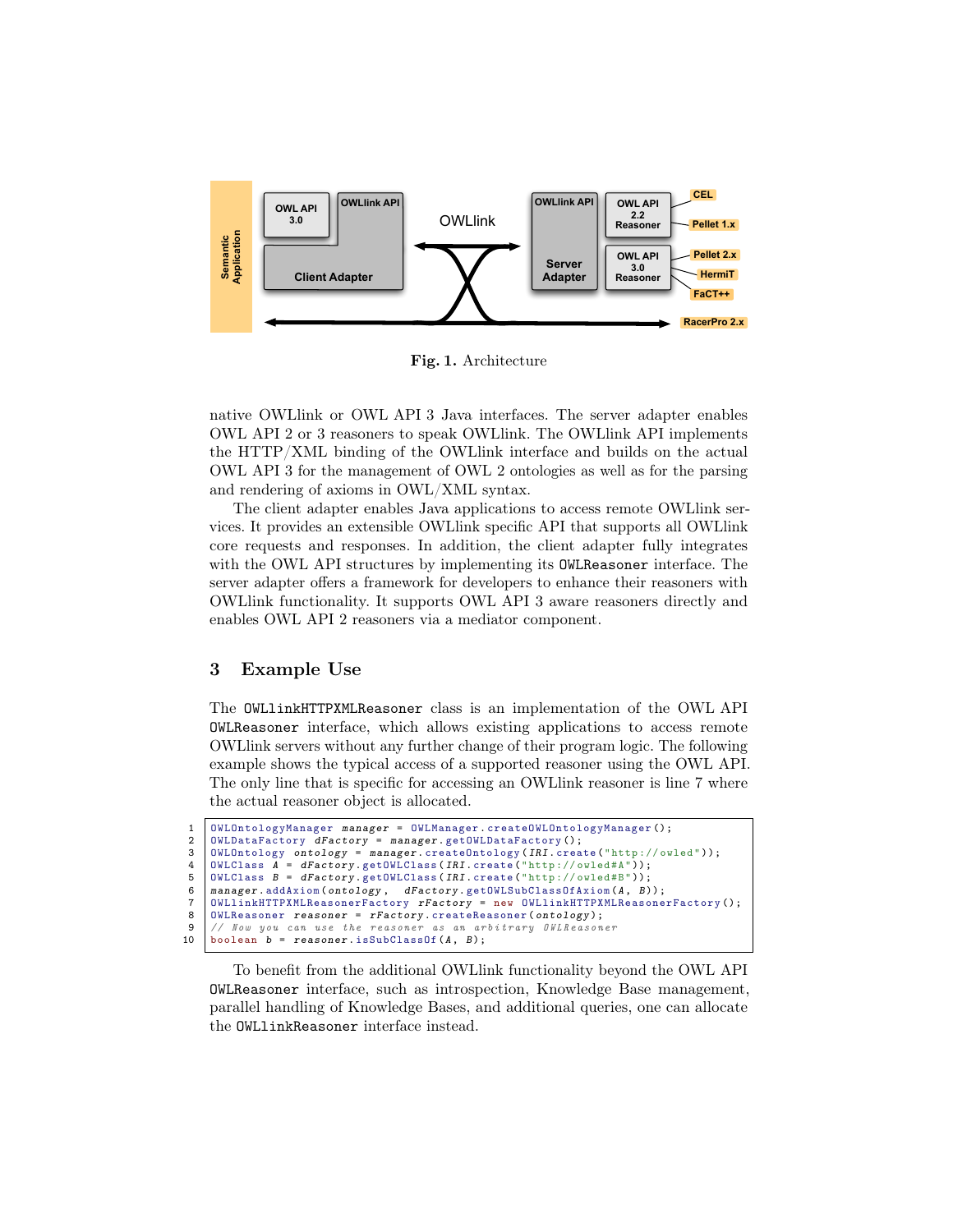```
1 OWLOntologyManager manager = OWLManager.createOWLOntologyManager();<br>2 OWLOntology ontology = manager.createOntology(IRI.create("http://de
 2 OWLOntology ontology = manager.createOntology (IRI.create ("http://default"));<br>3 URL url = new URL("http://localhost:8080");
 3 URL url = new URL ("http://localhost:8080");<br>4 OWLlinkHTTPXMLReasonerFactory rFactory = new
      4 OWLlinkHTTPXMLReasonerFactory rFactory = new OWLlinkHTTPXMLReasonerFactory ();
 5 OWLlinkReasonerConfiguration conf = new OWLlinkReasonerConfiguration (url);<br>6 OWLlinkReasoner reasoner = rFactory.createReasoner(ontology.configuration
 6 OWLLinkReasoner reasoner = rFactory.createReasoner (ontology, configuration);<br>7 // Create a new Knowledge Base...
 7 // Create a new Knowledge Base.<br>8 CreateKB createKB = new CreateKE
 8 CreateKB createKB = new CreateKB();<br>9 KB kb = reasoner.answer(createKB):
9 KB kb = reasoner.answer(createKB);<br>10 IRI kbIRI = kb.getKB();
10 \begin{array}{|l|l|} \n10 & IRI & kbIRI = kb.getKB();\n11 & // ... and transfer a se\n\end{array}11 \frac{1}{12} ... and transfer a set of axioms (e.g., from another ontology) to it <br>12 Tell tell = new Tell (kbIRI, another Ontology, getAxioms ());
      Tell tell = new Tell (kbIRI, anotherOntology.getAxioms());
13 OK ok = reasoner.answer(tell);<br>14 GetSubClassHierarchy request =
      GetSubClassHierarchy request = new GetSubClassHierarchy (kbIRI);
15 ClassHierarchy hierarchy = reasoner. answer (getSubClassHierarchy)
16 ReleaseKb releaseKB = new ReleaseKb (kbIRI);<br>17 reasoner answer (releaseKB):
      reasoner.answer (releaseKB);
```
In this case, the reasoner is also accessible via the standard OWLReasoner interface, which performs all method invocations on a knowledge base that can be retrieved via getDefaultKB().

As defined by the OWLlink protocol, requests can be bundled into one request message for efficiency reasons. The OWLlink API supports this by an answer method that consumes multiple requests. The resulting ResponseMessage contains the responses corresponding to the given requests.

```
1 ResponseMessage responseMessage = reasoner . answer (query1 , query2 , query3 , ..);
2 for (Response response : responseMessage)<br>3 // process responses
     3 // process responses
```
On server side the adapter can turn any reasoner into an OWLlink server as long as the reasoner implements the OWLReasonerFactory interface of either OWL API 2 or 3. For most popular reasoning engines (such as  $HermiT$ ,  $4$  Pellet<sup>5</sup> and  $\text{FaCT}\!+\!+^6)$  the required <code>OWL1inkServerFactory</code> interfaces are already provided. One just needs to make the libraries implementing the reasoner available and start the server from the command line.

For not yet supported reasoners, like CEL, $^7$  only a factory class with an implementation along the following lines needs to be added.

```
1 // reasoner factory of your reasoner
2 OWLReasonerFactory reasonerFactory = ...;
\begin{array}{c|cc}\n3 & // & \n\end{array} \begin{array}{c}\n3 & \n\end{array} int port =
    int port = ...;5 OWLlinkServer server = new OWLlinkServer (factory, port);
6 \vert server. run ();
```
## 4 Discussion

Even for applications running on platforms with in-memory access to reasoners, like Java which features the native implementations Pellet and HermiT as well

```
5
http://clarkparsia.com/pellet/
```

```
^6 http://owl.man.ac.uk/factplusplus/
```
 $^4$  http://hermit-reasoner.com/

 $7$  http://lat.inf.tu-dresden.de/systems/cel/